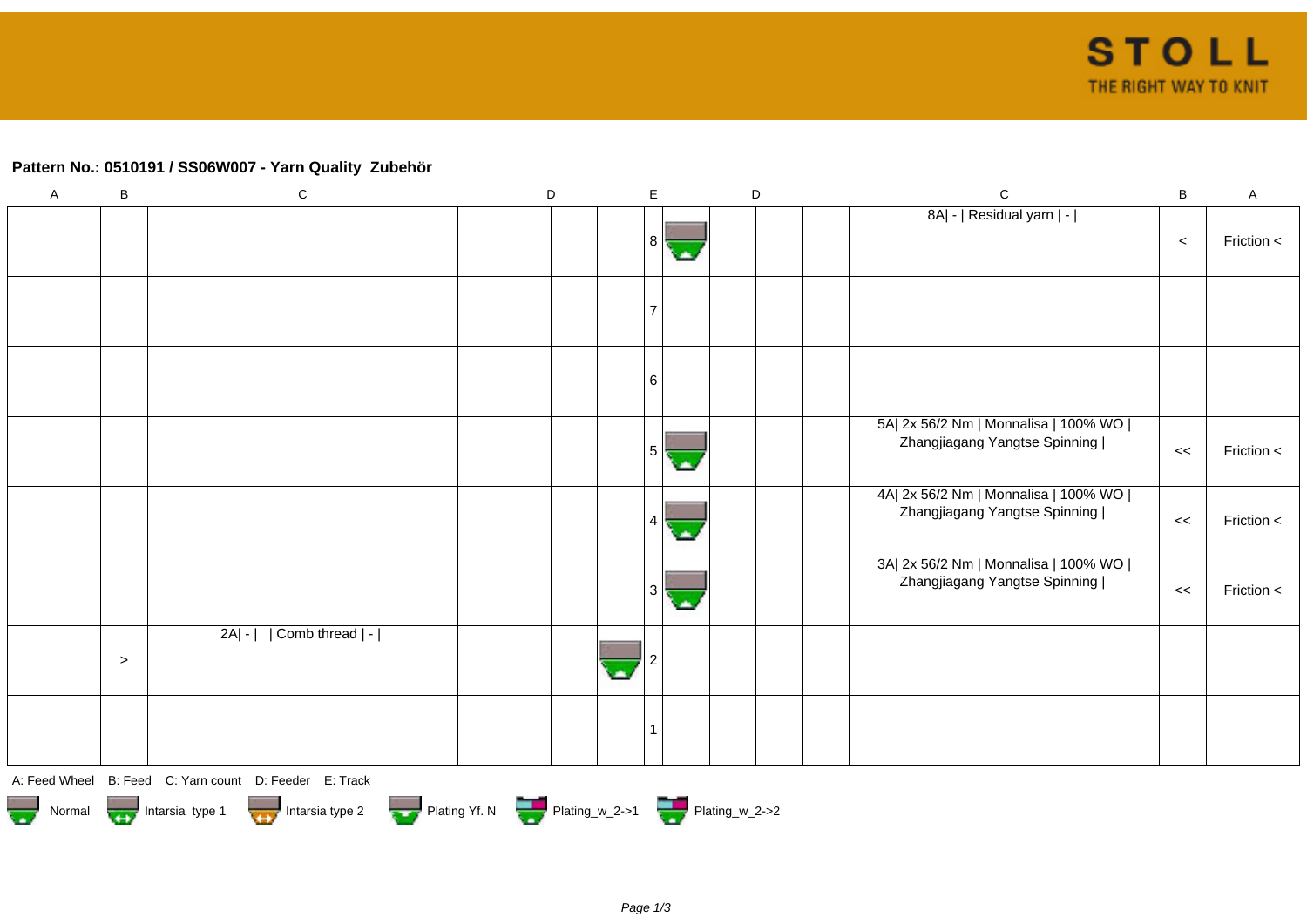## **Pattern No.: 0510191 / SS06W007 - Yarn Quality V-Teil(e)**

| $\boldsymbol{\mathsf{A}}$ | $\sf B$   | ${\bf C}$                                                               | $\mathsf D$ |                  | $\mathsf{E}$   |       | $\mathsf D$ | ${\bf C}$                                                               | B     | $\boldsymbol{\mathsf{A}}$ |
|---------------------------|-----------|-------------------------------------------------------------------------|-------------|------------------|----------------|-------|-------------|-------------------------------------------------------------------------|-------|---------------------------|
|                           |           |                                                                         |             |                  | 8 <sup>1</sup> | СA.   |             | 8A  -   Residual yarn   -                                               | $\,<$ | Friction <                |
| Friction >                | $\, > \,$ | 7A  -   Residual yarn   -                                               |             | ٠                |                |       |             |                                                                         |       |                           |
|                           |           |                                                                         |             |                  | 6              |       |             |                                                                         |       |                           |
|                           |           |                                                                         |             |                  | $\sqrt{5}$     |       |             |                                                                         |       |                           |
|                           |           |                                                                         |             |                  | 4              | olis, |             | 4A  2x 56/2 Nm   Monnalisa   100% WO  <br>Zhangjiagang Yangtse Spinning | $<<$  | Friction <                |
| Friction >                | $>>$      | 3A  2x 56/2 Nm   Monnalisa   100% WO  <br>Zhangjiagang Yangtse Spinning |             | ×                |                |       |             |                                                                         |       |                           |
| Friction >                | $\, >$    | 2A  -     Comb thread   -                                               |             | $\blacktriangle$ |                |       |             |                                                                         |       |                           |
|                           |           |                                                                         |             |                  | 1              |       |             |                                                                         |       |                           |
|                           |           | A: Feed Wheel B: Feed C: Yarn count D: Feeder E: Track                  |             |                  |                |       |             |                                                                         |       |                           |

Normal Intarsia type 1 Intarsia type 2 Plating Yf. N Plating\_w\_2->1 Plating\_w\_2->2